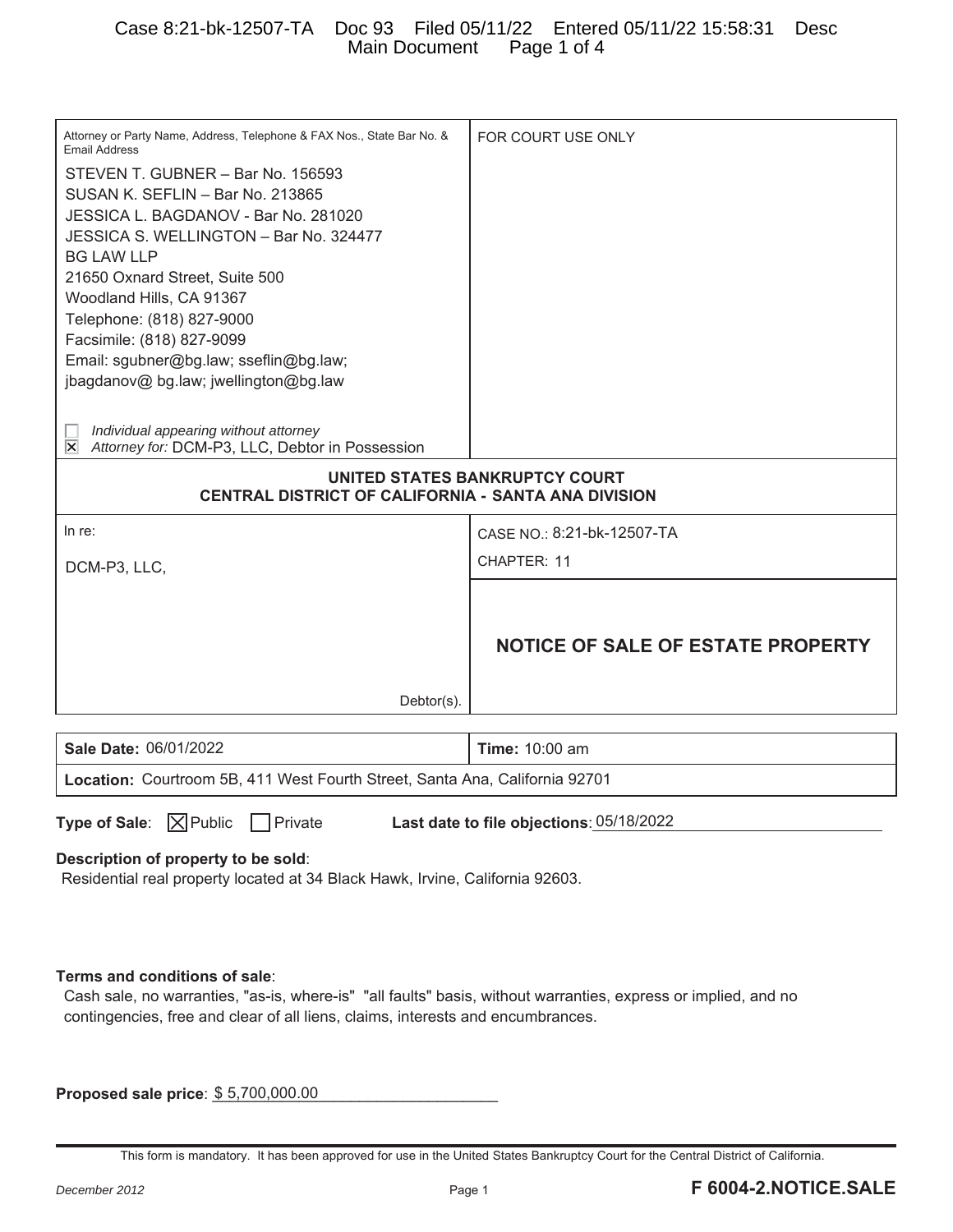## Case 8:21-bk-12507-TA Doc 93 Filed 05/11/22 Entered 05/11/22 15:58:31 Desc Main Document

**Overbid procedure (***if any***)**: Initial minimum overbid \$5,725,000.00, minimum increments of \$5,000 thereafter. Overbid deposit of \$177,000 plus proof of financial worthiness to close sale to be provided to debtor's counsel at or before hearing. Must notify debtor's counsel at sseflin@bg.law & jbadnanov@bg.law of intent to overbid 3 days before hearing.

### **If property is to be sold free and clear of liens or other interests, list date, time and location of hearing:**

June 1, 2022 at 10:00 a.m. in Courtroom 5B, United States Bankruptcy Court located at 411 West Fourth Street, Santa Ana, California 92701 via ZoomGov

The following is the unique ZoomGov connection information for the above-referenced hearing:

 Meeting URL: https://cacb.zoomgov.com/j/1618378535 Meeting ID: 161 837 8535 Password: 833587 Telephone: 1-669-254-5252 OR 1-646-828-7666

### **Contact person for potential bidders (***include name, address, telephone, fax and/or email address***):**

Susan K. Seflin Jessica L. Bagdanov BG LAW LLP 21650 Oxnard Street, Suite 500 Woodland Hills, CA 91367 Tel: (818) 827-9000 Fax: (818) 827-9099 Email: sseflin@bg.law; jbagdanov@bg.law

Date: 05/11/2022

This form is mandatory. It has been approved for use in the United States Bankruptcy Court for the Central District of California.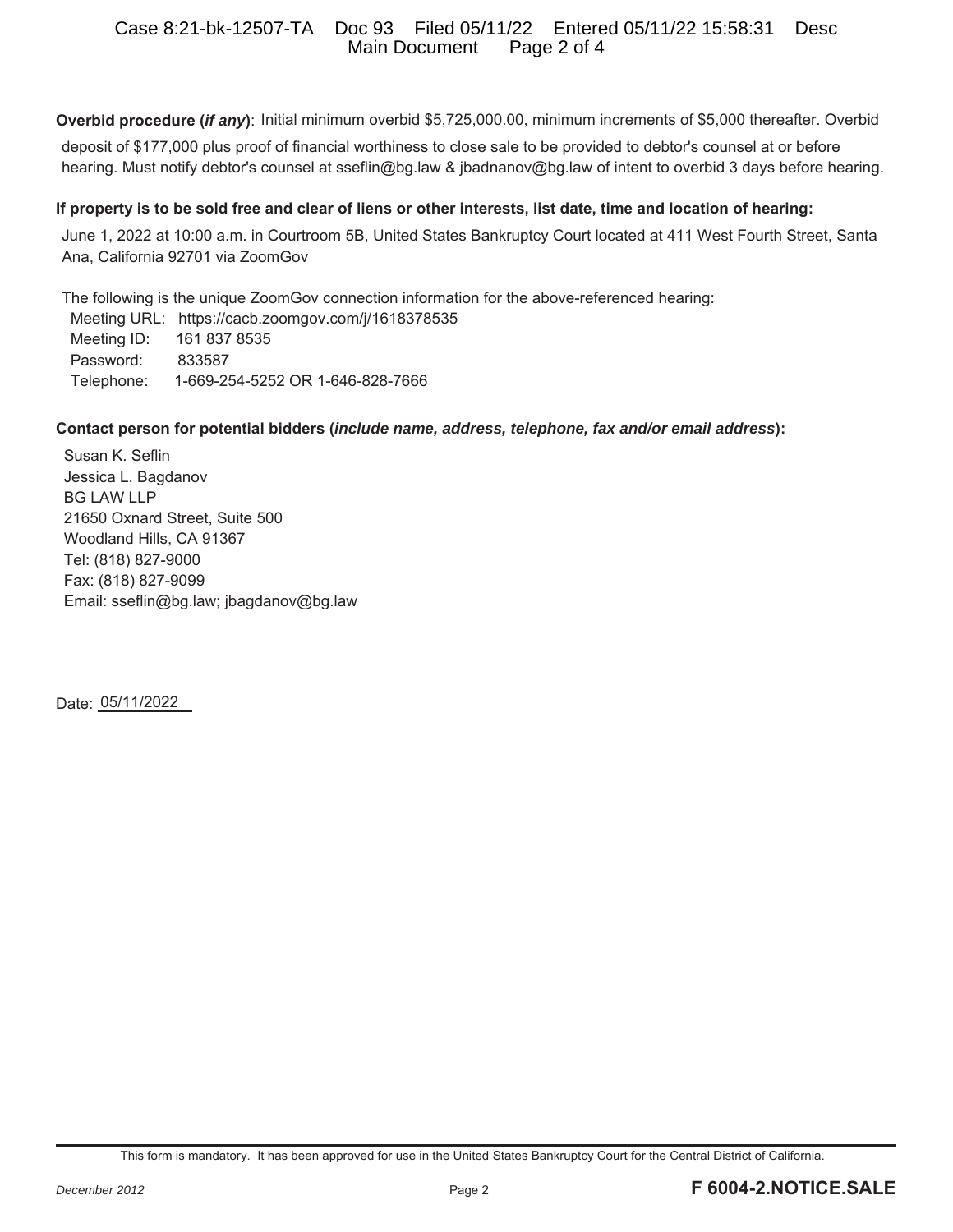# **PROOF OF SERVICE OF DOCUMENT**

I am over the age of 18 and not a party to this bankruptcy case or adversary proceeding. My business address is:

21650 Oxnard St., Suite 500, Woodland Hills, CA 91367

A true and correct copy of the foregoing document entitled: **NOTICE OF SALE OF ESTATE PROPERTY** will be served or was served **(a)** on the judge in chambers in the form and manner required by LBR 5005-2(d); and **(b)** in the manner stated below:

**1**. **TO BE SERVED BY THE COURT VIA NOTICE OF ELECTRONIC FILING (NEF)**: Pursuant to controlling General Orders and LBR, the foregoing document will be served by the court via NEF and hyperlink to the document. On (*date*) 05/11/2022 , I checked the CM/ECF docket for this bankruptcy case or adversary proceeding and determined that the following persons are on the Electronic Mail Notice List to receive NEF transmission at the email addresses stated below:

**2. SERVED BY UNITED STATES MAIL**: On (*date*) \_\_\_\_\_\_\_\_\_\_\_\_, I served the following persons and/or entities at the last known addresses in this bankruptcy case or adversary proceeding by placing a true and correct copy thereof in a sealed envelope in the United States mail, first class, postage prepaid, and addressed as follows. Listing the judge here constitutes a declaration that mailing to the judge will be completed no later than 24 hours after the document is filed.

Service information continued on attached page

 $[\overline{X}]$  Service information continued on attached page

## **3. SERVED BY PERSONAL DELIVERY, OVERNIGHT MAIL, FACSIMILE TRANSMISSION OR EMAIL** (state method

for each person or entity served): Pursuant to F.R.Civ.P. 5 and/or controlling LBR, on (*date*) \_\_\_\_\_\_\_\_\_\_, I served the following persons and/or entities by personal delivery, overnight mail service, or (for those who consented in writing to such service method), by facsimile transmission and/or email as follows. Listing the judge here constitutes a declaration that personal delivery on, or overnight mail to, the judge will be completed no later than 24 hours after the document is filed.

Service information continued on attached page

I declare under penalty of perjury under the laws of the United States that the foregoing is true and correct.

| 05/11/2022 | Jessica Studley     | /s/ Jessica Studley |
|------------|---------------------|---------------------|
| Date       | <b>Printed Name</b> | Signature           |